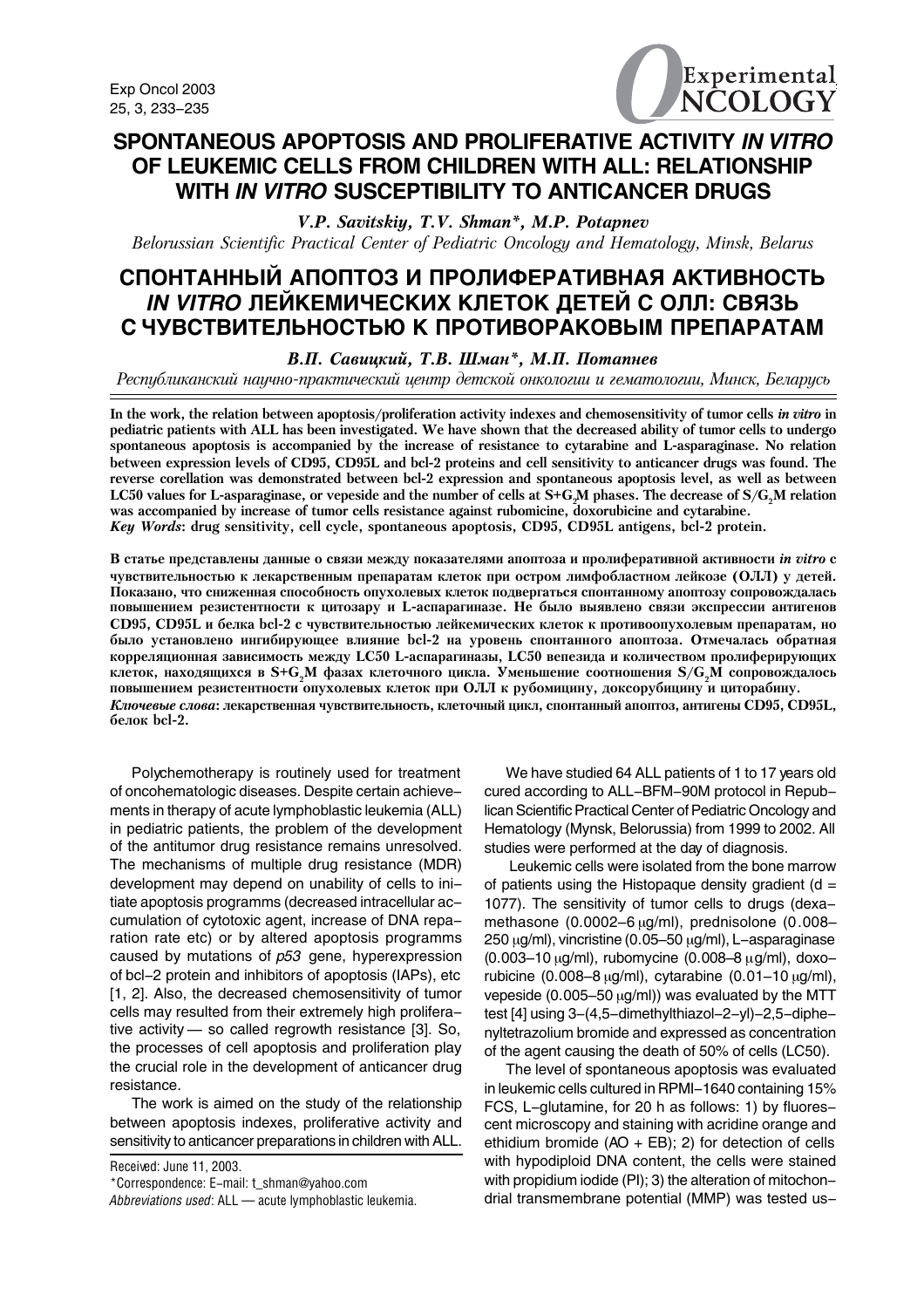ing lipophilic cationic JC-1 probe Molecular Probes, the Netherlands); 4) the detection of DNA breaks was performed using APO-BRDU Kit (Becton Dickinson Pharmingen, USA). For the study, fluorescent microscope LUMAM PNO-11 (LOMO, Russia) and cytofluorimeter FACScan (Becton Dickinson, USA) were used.

To study cell cycle alterations, fixed leukemic cells were treated with RNAase, stained with PI solution [6], and analized using FACScan cytofluorimeter and CellFit program.

For the study of expression of surface (CD95, CD95L) and intracellular (bcl-2) molecules, monoclonal antibodies DX2, NOK-1, bcl-2/100 (B&D, USA) and FACScan cytofluorimeter were used.

For analysis of correlation, Spearmen's test was used. Statistical analysis of the data was performed using Statistica 5.0 program.

Corellation analysis has demonstrated that LC50 for cytarabine and L-asparaginase is reversely related with spontaneous apoptosis level:  $R = -0.52$  (n = 21, p = 0.02 by means of MMP for cytarabine,  $R = -0.27$  (n = 64,  $p = 0.03$ ) by means of PI for subG1 peak for L-asparaginase. At the same time corellation index between LC50 of vincristine and apoptosis level detected by means of DNA breaks was  $R = 0.3$  ( $n = 41$ ,  $p = 0.04$ ). Similar results were reported by Osipova et al [9] but for other agents. Taking to account that we did not receive significant corellation between LC50 of all studied preparations and spontaneous apoptosis level, one may suppose that mechanisms of initiation of spontaneous and drug-induced apoptosis are different.

| Anticancer     | R and p values |         |         |           |                     |
|----------------|----------------|---------|---------|-----------|---------------------|
| preparations   | n              | ऽ       | G.M     | $S + G2M$ | $\overline{S/G}_2M$ |
| Dexameta sone  | 48             | 0.15    | $-0.12$ | 0.004     | 0.1                 |
|                |                | 03      | 0.4     | 0.9       | 0.4                 |
| Prednisolone   | 53             | 0.1     | 0.1     | 0.1       | $-0.02$             |
|                |                | 0.5     | 0.4     | 0.4       | 0.9                 |
| Vincristine    | 47             | 0.1     | $-0.2$  | $-0.1$    | 0.1                 |
|                |                | 0.4     | 0.2     | 0.5       | 0.4                 |
| L-asparaginase | 50             | $-0.3$  | $-0.2$  | $-0.28$   | 0.04                |
|                |                | 0.5     | 0.3     | 0.05      | 0.8                 |
| Vepeside       | 27             | $-0.2$  | 0.2     | $-0.29$   | $-0.3$              |
|                |                | 02      | 0.4     | 0.06      | 0.1                 |
| Rubomycine     | 25             | $-0.18$ | 0.5     | $-0.1$    | $-0.5$              |
|                |                | 0.4     | 0.009   | 0.6       | 0.009               |
| Doxorubicine   | 26             | $-0.3$  | 0.38    | $-0.24$   | $-0.48$             |
|                |                | 0.1     | 0.05    | 0.2       | 0.01                |
| Cytarabine     | 27             | $-0.27$ | 0.38    | $-0.1$    | $-0.38$             |
|                |                | 0.17    | 0.05    | 0.7       | 0.05                |

**Table.** Relation between tumor cell sensitivity *in vitro*  to chem opreparations and their distribution by cell cycle phases

*1 1*  $\overline{0}$  $\mathbf C$  $\mathbf{o}$  $\sigma$ *0,95 0,95*  $\mathbf{\sigma}$ Bcl-2 expression, D c Bcl-2 expression, D *Bcl-2 expression, D Bcl-2 expression, D*  $\mathbf{o}$  $\mathbf{D}$ *0,9*  $\mathbf{r}$ *0,9*  $\bullet$ *0,85*  $\bullet$ *0,85* D  $\circ$ *0,8 0,8*  $\circ$  $\circ$ *0,75 0,75 0,7 0,7 0 20 40 60 80 100 Apoptotic cells, %*

Next, we have analyzed corellation of expression of apoptosis-mediating molecules CD95  $\mu$  CD95L and intracellular antiapoptotic protein bcl-2 with the drug sensitivity of tumor cells *in vitro*. However, no statistically significant relations were revealed as well as no significant influence of CD95 and CD95L expression on the value of spontaneous apoptosis.

At the same time, it has been noticed that bcl-2 expression is reversely related to spontaneous apoptosis level *in vitro* (Figure)*.* Corellation coefficient between the number of apoptotic cells (by means of morphologic analysis) and the level of bcl-2 expression was  $-0.48$  (n = 20,  $p = 0.03$ ). If MMP test was applied, R was  $-0.49$  (n = 13,  $p = 0.08$ ). As it was reported for AML cases [10], the cells with high bcl-2 expression are characterized by decreased spontaneous apoptosis levels, but not *vise versa*; i.e. the insrease of bcl-2 expression is not the only one cause of the decrease of spontaneous apoptosis in leukemic cells.

Taking to account that the majority of chemopreparations are directed against proliferating cells, the decreased proliferation rate of tumor cells may be among the causes of their drug-resistance. We observed the weak reverse corellation relation between LC50 of L-asparaginase and vepeside and the number of proliferating cells (the cells at  $S+G_2M$  phases) – R = -0.28  $(n = 50, p = 0.05)$ , and R = -0.29 (n = 27, p = 0.06) respectively. Similar results were reported by other authors [11] for cytarabine, L-asparaginase, mercaptopurine, vincristine, thioguanine.

The data on relation between LC50 values and cell distribution by cell cycle phases are shown in a Figure. Despite the fact that no significant relations between LC50 and number of cells in S and  $S+G<sub>2</sub>M$  phases (exept for L-asparaginase and vepeside), such corellation has negative value. From other hand, we have found out that the content of cells in  $G_2M$ -phase strictly corellates with their sensitivity to rubomycine, doxorubicine, cytarabine. The highest corellation values were between drug sensitivity and  $S/G<sub>2</sub>M$  index; this relation is reverse ( $p < 0.05$ ): the sensitivity of cells to rubomycine, doxorubicine, cytarabine is strictly proportional to content of cells in S-phase and reversely — to their content in G<sub>2</sub>M-phase. One should note that no relation between drug sensitivity and cell phase distribution was found for prednisolone and dexamethasone



Figure. Corellation between the level of spontaneous apoptosis and expression of bcl-2 protein. The number of apoptotic cells was determined by morphological analysis of nuclei ( *a*) or using MMP analysis (*b*)